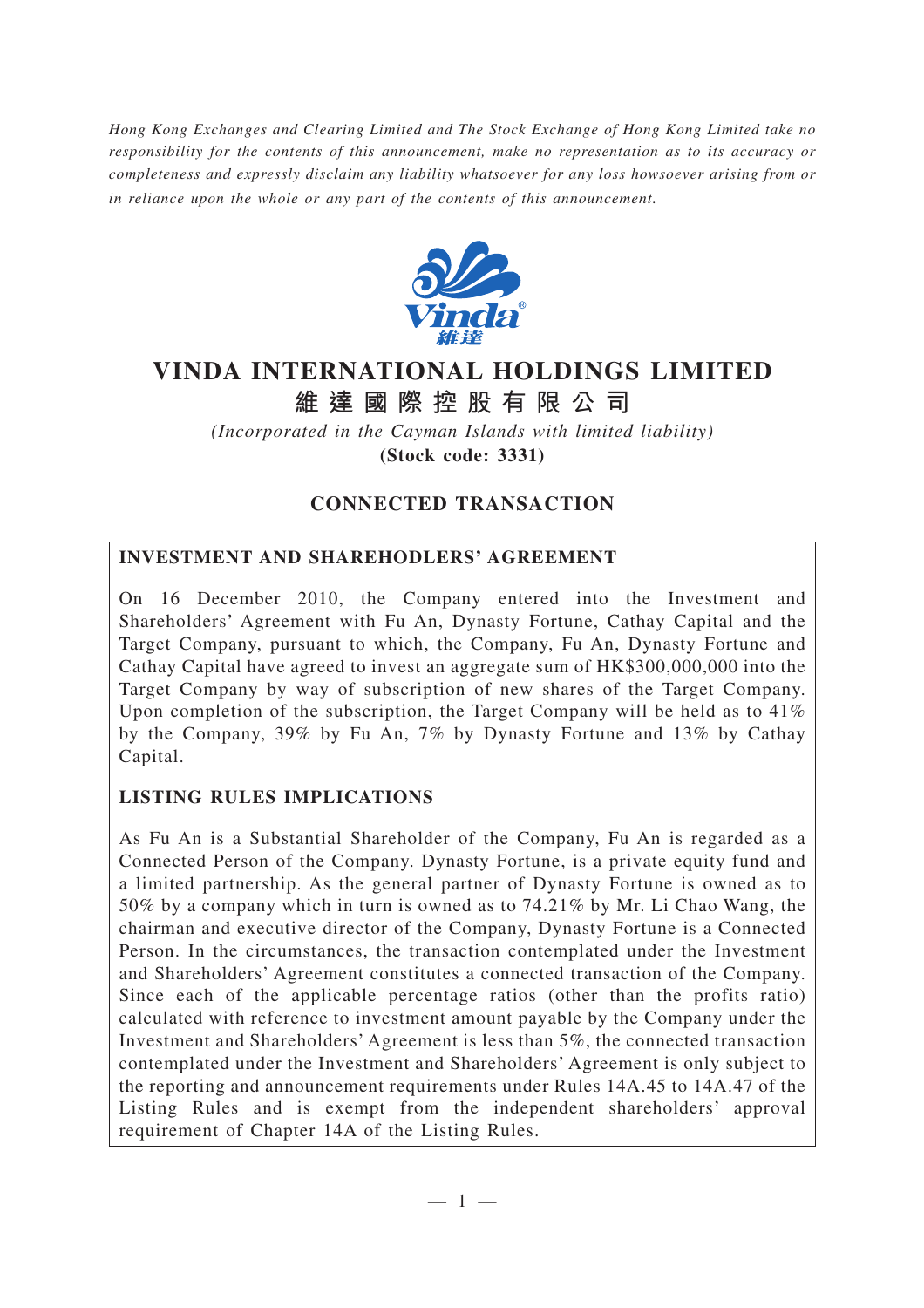On 16 December 2010, the Company entered into the Investment and Shareholders' Agreement with Fu An, Dynasty Fortune, Cathay Capital and the Target Company, pursuant to which, the Company, Fu An, Dynasty Fortune and Cathay Capital have agreed to invest an aggregate sum of HK\$300,000,000 into the Target Company by way of subscription of new shares of the Target Company. Upon completion of the subscription, the Target Company will be held as to 41% by the Company, 39% by Fu An, 7% by Dynasty Fortune and 13% by Cathay Capital. The Investment and Shareholders' Agreement has also set out the terms regulating the participation of the shareholders in the Target Company.

# **INVESTMENT AND SHAREHOLDERS' AGREEMENT**

The particulars of the Investment and Shareholders' Agreement are as follows:

# **Date**

16 December 2010

## **Parties**

- 1. The Company.
- 2. Fu An, a Substantial Shareholder of the Company, is a Connected Person.
- 3. Dynasty Fortune, a private equity fund and a limited partnership. As the general partner of Dynasty Fortune is owned as to 50% by a company which in turn is owned as to 74.21% by Mr. Li Chao Wang, the chairman and executive director of the Company, Dynasty Fortune is a Connected Person.
- 4. Cathay Capital, a private equity fund and a limited partnership. To the best of the Directors' knowledge, information and belief having made all reasonable enquiries, Cathay Capital is an Independent Third Party.
- 5. The Target Company.

## **Assets to be acquired**

The Target Company is a limited company incorporated under the laws of the British Virgin Islands on 2 July 2009 and is an investment holding company. The Target Company wholly-owns a limited liability company incorporated under the laws of Hong Kong on 30 October 2009, which in turn wholly-owns a company established under the laws of the PRC on 2 November 2010. As at the date of this announcement, none of the Target Company or any of its subsidiaries is engaged in any business operation.

Upon completion of the subscription, the Target Company will be held as to 41% by the Company, 39% by Fu An, 7% by Dynasty Fortune and 13% by Cathay Capital.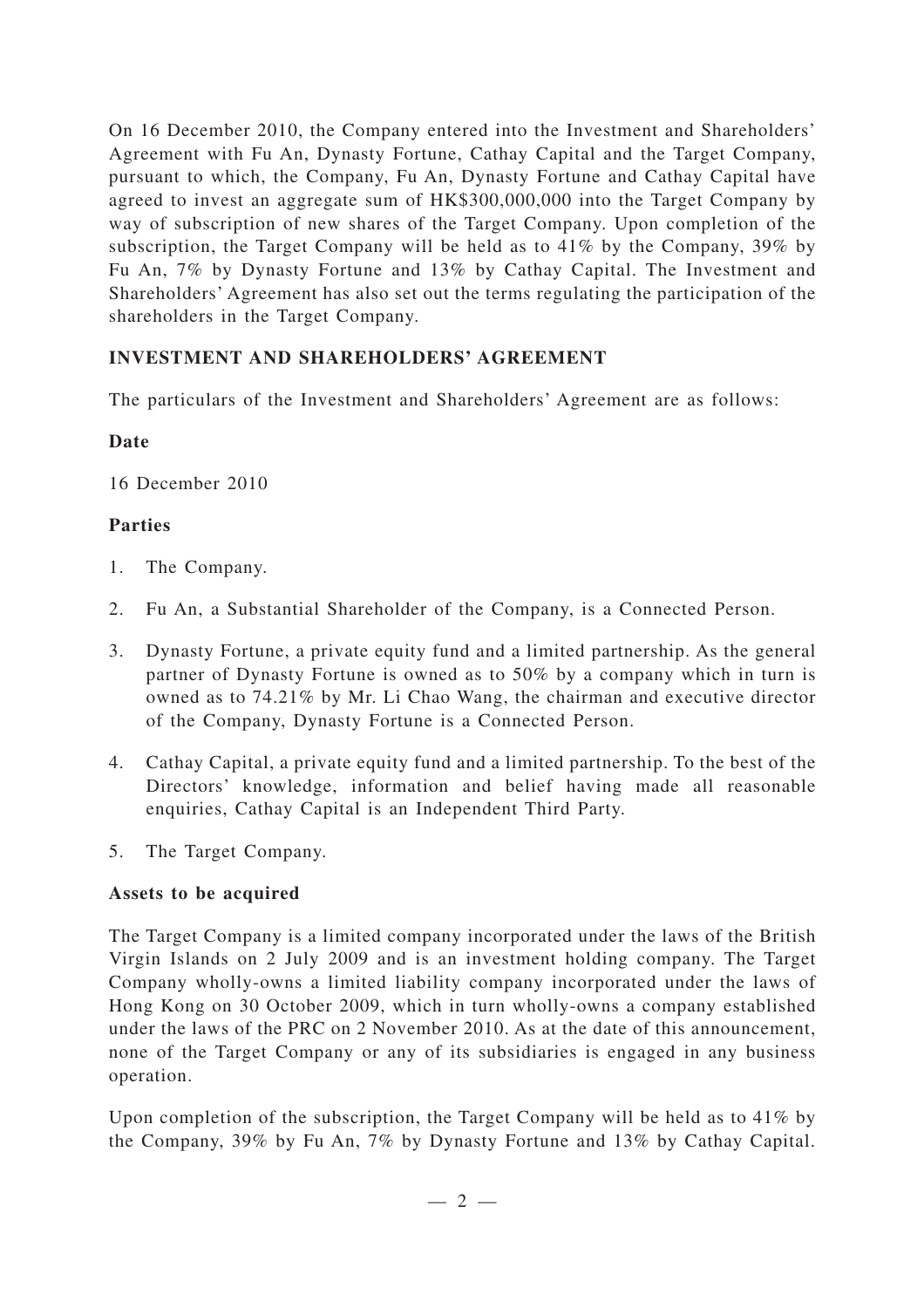#### **Investment amount**

The Company, Fu An, Dynasty Fortune and Cathay Capital will invest an aggregate sum of HK\$300,000,000 into the Target Company by way of subscription of 300,000,000 new shares of the Target Company. Upon completion of the subscription, the Shareholding will be as follows:

|                         | Shares in the |                              |        |
|-------------------------|---------------|------------------------------|--------|
|                         |               | Amount (HK\$) Target Company |        |
| Company                 | 123,000,000   | 123,000,000                  | 41%    |
| Fu An                   | 117,000,000   | 117,000,000                  | $39\%$ |
| <b>Dynasty Fortune</b>  | 21,000,000    | 21,000,000                   | $7\%$  |
| Cathay Capital          | 39,000,000    | 39,000,000                   | 13%    |
| <b>Total Investment</b> | 300,000,000   | 300,000,000                  | 100%   |

The investment amount under the Investments and Shareholders' Agreement was arrived at based on normal commercial terms after arm's length negotiations between the JV Parties and by reference to the amount required for future capital expenditures estimated by the JV Parties and other factors set out in the paragraph headed "Reasons for and benefits of the Investment and Shareholders' Agreement" below.

## **Other major provisions of the Investment and Shareholders' Agreement**

- (1) Right to nominate director(s). The board of directors of the Target Company will at all times consist of six (6) directors, of whom two (2) will be appointed and may be removed from time to time at the request of the Company, two (2) at the request of Fu An, one (1) at the request of Dynasty Fortune and one (1) at the request of Cathay Capital.
- (2) Option to acquire further Shareholding. In the event that the audited consolidated net profit and interest (where applicable) of the Target Company reaches the Target Amount in any financial year, the Company will have the right, within three (3) months after the release of the relevant audited consolidated financial statements of the Target Company, to demand all the other JV Parties to sell to the Company their entire Shareholding at a price of not less than ten (10) times the price-to-earnings multiple of the audited consolidated net profit after tax as stated in the said audited financial statements. In the event that the Company gives up the above right, all the other JV Parties may freely transfer their respective Shareholding subject to the pre-emptive and tag-along rights of any other JV Parties as well as the prohibited purchasers provision.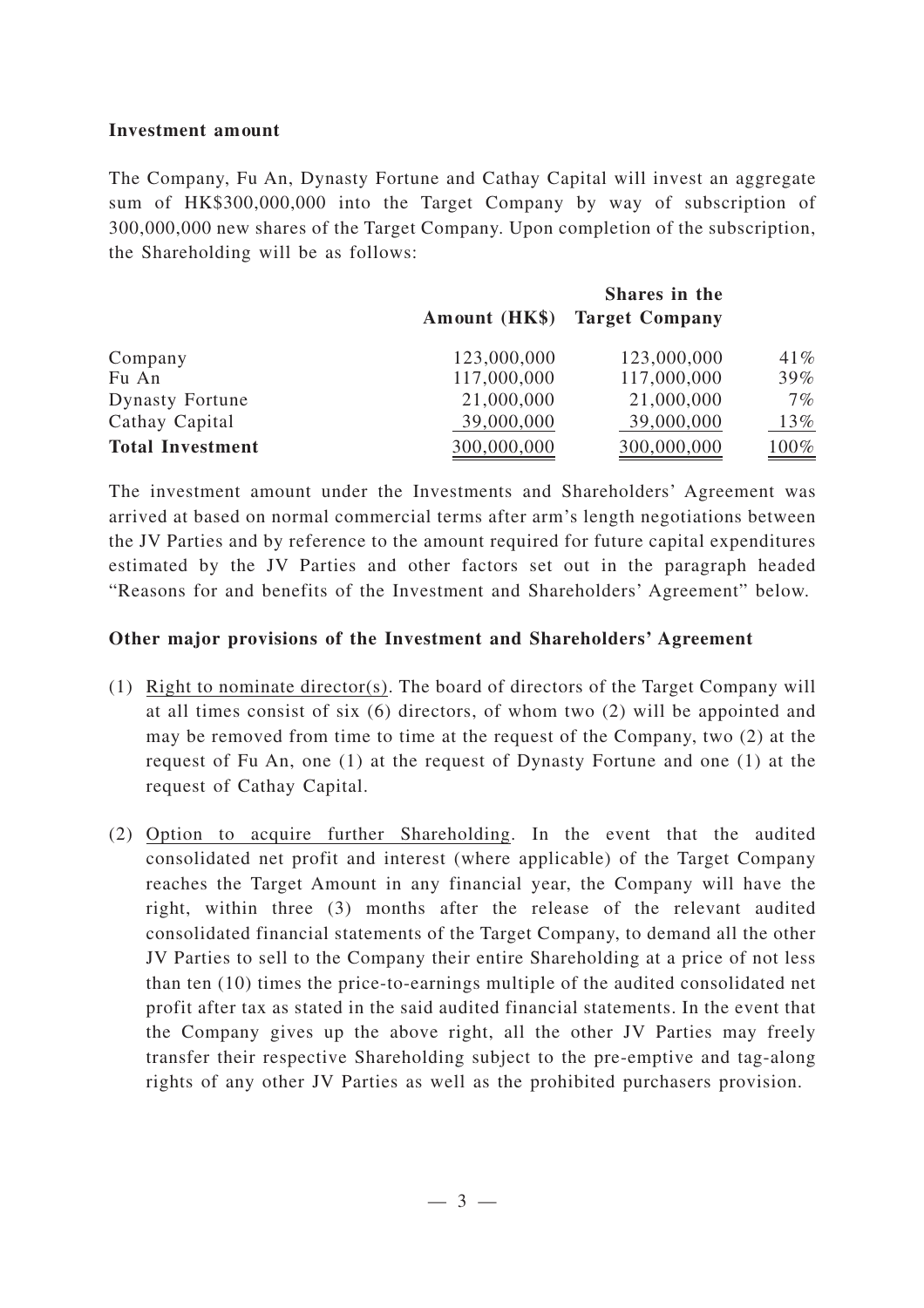# **REASONS FOR AND BENEFITS OF THE INVESTMENT AND SHAREHOLDERS' AGREEMENT**

The Group is principally engaged in the manufacturing of tissue paper products in the PRC. The Group's principal products include toilet papers, paper handkerchiefs, facial tissue papers and paper napkins.

It has always been the intention of the Company to expand its existing business. By entering into the Investment and Shareholders' Agreement, the Company could cooperate with the other joint venture partners, through the Target Company, to explore for business opportunities, in particular, in the production and distribution of disposable diapers and sanitary napkins business. The Board considers that the Investment and Shareholders' Agreement is in line with its business strategy and represents a good opportunity to expand its existing business.

Cathay Capital is a private equity fund and a limited partnership which is principally engaged in the business of investment holding with direct investment in the PRC, and was, through its wholly-owned subsidiary, a shareholder of the Company. As disclosed in the Company's announcement dated 22 September 2010, Cathay Capital had distributed its shares of the Company to 50 investors in or about September 2010. To the best of the Directors' knowledge, information and belief having made all reasonable enquiries, the distribution of shares was made as part of Cathay Capital's normal business activities.

The Company intends to finance its commitment pursuant to the Investment and Shareholders' Agreement of HK\$123,000,000 by internal resources. The Board (including the independent non-executive Directors but excluding Mr. Li Chao Wang, Ms. Yu Yi Fang, and Mr. Dong Yi Ping) considers that (i) the Investment and Shareholders' Agreement was entered into in the usual and ordinary course of business of the Company, and (ii) the Investment and Shareholders' Agreement had been negotiated and was conducted on an arm's length basis between the JV Parties and on normal commercial terms. The Board (including the independent non-executive Directors but excluding Mr. Li Chao Wang, Ms. Yu Yi Fang, and Mr. Dong Yi Ping who had abstained from voting) believes that the terms of the Investment and Shareholders' Agreement are fair and reasonable and are in the best interests of the Company and the shareholders of the Company as a whole.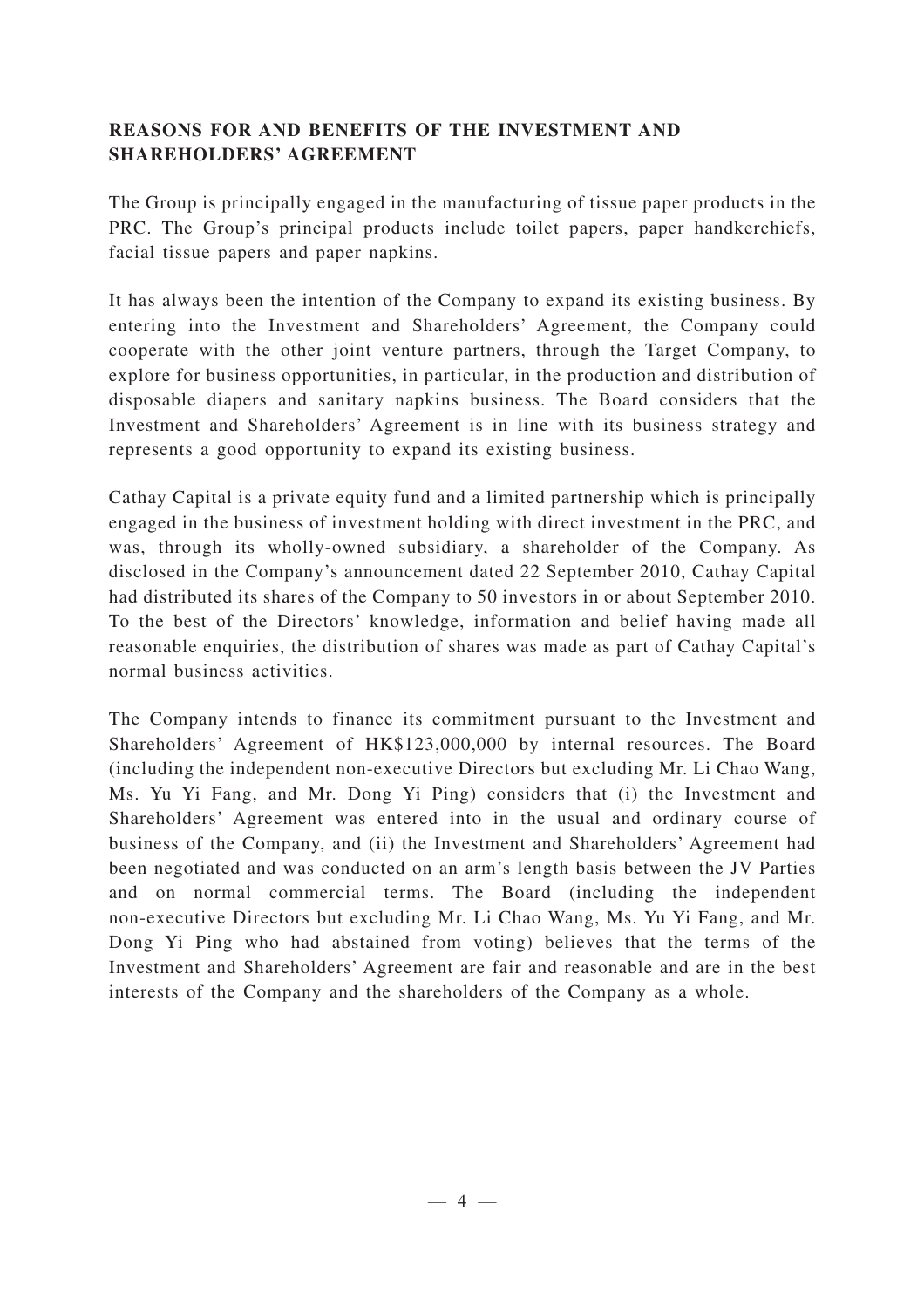# **IMPLICATIONS OF THE LISTING RULES**

As Fu An is a Substantial Shareholder of the Company, Fu An is regarded as a Connected Person of the Company. Dynasty Fortune, is a private equity fund and a limited partnership. As the general partner of Dynasty Fortune is owned as to 50% by a company which in turn is owned as to 74.21% by Mr. Li Chao Wang, the chairman and executive director of the Company, Dynasty Fortune is a Connected Person. In the circumstances, the transaction contemplated under the Investment and Shareholders' Agreement constitutes a connected transaction of the Company. Since each of the applicable percentage ratios (other than the profits ratio) calculated with reference to investment amount payable by the Company under the Investment and Shareholders' Agreement is less than 5%, the connected transaction contemplated under the Investment and Shareholders' Agreement is only subject to the reporting and announcement requirements under Rules 14A.45 to 14A.47 of the Listing Rules and is exempt from the independent shareholders' approval requirement of Chapter 14A of the Listing Rules.

## **DEFINITIONS**

In this announcement, unless the context otherwise requires, the following terms shall have the following meanings:

| "Board"            | means the board of directors of the Company                                                                                                                                                                         |
|--------------------|---------------------------------------------------------------------------------------------------------------------------------------------------------------------------------------------------------------------|
| "Cathay Capital"   | means Cathay Capital Holdings II, L.P., a private equity<br>fund and limited partnership registered under the laws<br>of Cayman Islands                                                                             |
| "Company"          | means Vinda International Holdings Limited, a<br>company incorporated under the laws of the Cayman<br>Islands with limited liability and the shares of which are<br>listed on the Stock Exchange (stock code: 3331) |
| "Connected Person" | shall have the meaning given to it in the Listing Rules                                                                                                                                                             |
| "Directors"        | means the directors of the Company                                                                                                                                                                                  |
| "Dynasty Fortune"  | means Dynasty Fortune Partners, L.P., a private equity<br>fund and limited partnership registered in the British<br>Virgin Islands                                                                                  |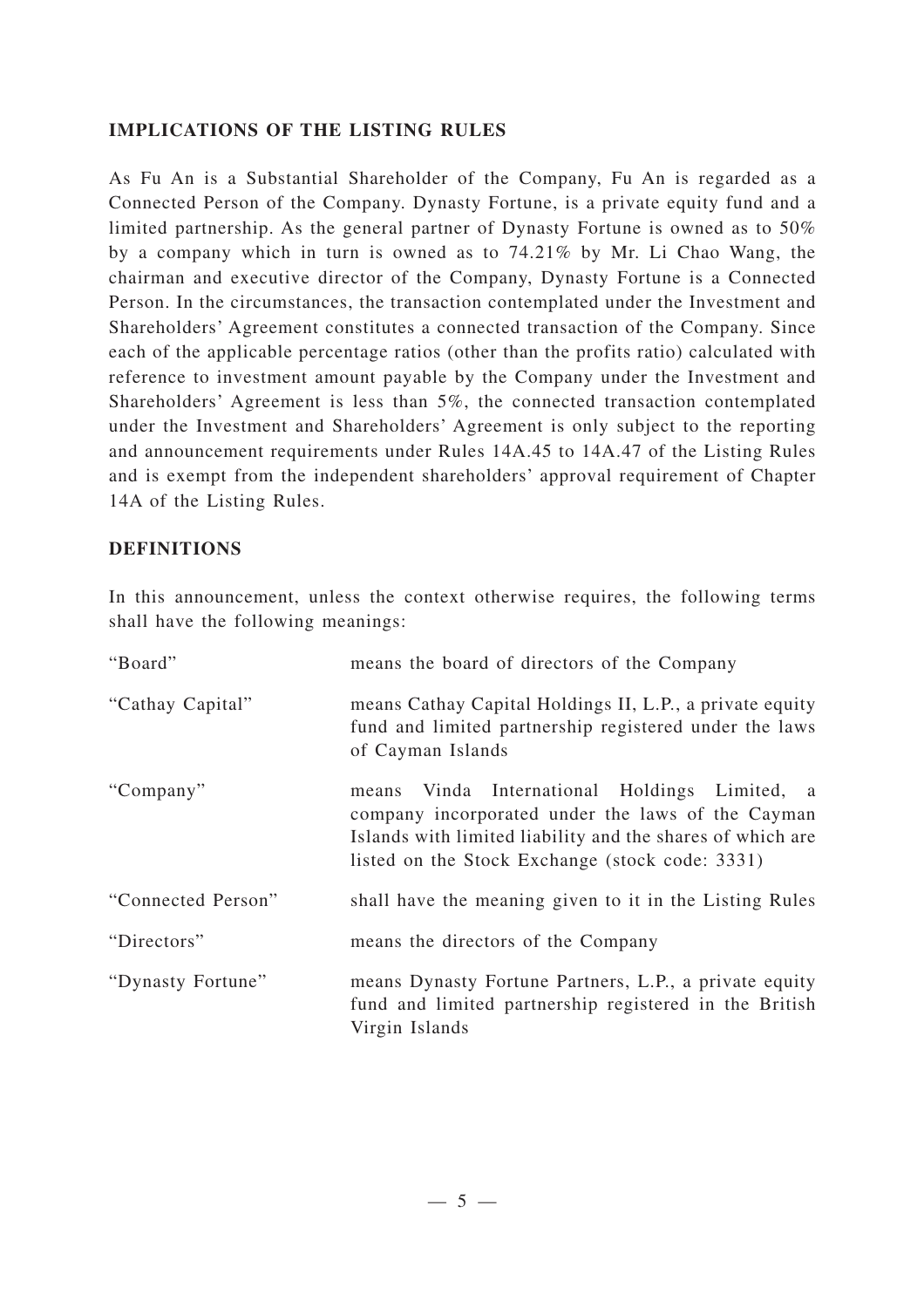| "Fu An"                                        | means Fu An International Company Limited, a<br>company incorporated under the laws of the British<br>Virgin Islands and is owned as to 74.21% by Mr. Li<br>Chao Wang, 15.79% by Ms. Yu Yi Fang and 10.00% by<br>Mr. Dong Yi Ping, three executive directors of the<br>Company                                        |
|------------------------------------------------|-----------------------------------------------------------------------------------------------------------------------------------------------------------------------------------------------------------------------------------------------------------------------------------------------------------------------|
| "Group"                                        | means the Company and its subsidiaries                                                                                                                                                                                                                                                                                |
| "HK\$"                                         | means Hong Kong dollars, the lawful currency of Hong<br>Kong                                                                                                                                                                                                                                                          |
| "Hong Kong"                                    | means the Hong Kong Special Administrative Region of<br>the PRC                                                                                                                                                                                                                                                       |
| "Independent Third<br>Party"                   | means third party independent of the Company and the<br>Connected Persons of the Company and is not a<br>Connected Person of the Company                                                                                                                                                                              |
| "Listing Rules"                                | means the Rules Governing the Listing of Securities on<br>the Stock Exchange                                                                                                                                                                                                                                          |
| "Investment and<br>Shareholders'<br>Agreement" | means the investment and shareholders' agreement<br>dated 16 December 2010 made between (i) the<br>Company, (ii) Fu An, (iii) Dynasty Fortune, (iv) Cathay<br>Capital, and (v) the Target Company in relation to the<br>parties' proposed investment in the Target Company in<br>an aggregate sum of HK\$300,000,000. |
| "JV Parties", each, a<br>"JV Party"            | means (i) the Company, (ii) Fu An, (iii) Dynasty<br>Fortune, and (iv) Cathay Capital                                                                                                                                                                                                                                  |
| "PRC"                                          | means the People's Republic of China                                                                                                                                                                                                                                                                                  |
| "Shareholding"                                 | means shareholding in the Target Company                                                                                                                                                                                                                                                                              |
| "Shares"                                       | means ordinary shares in the Target Company                                                                                                                                                                                                                                                                           |
| "Stock Exchange"                               | means The Stock Exchange of Hong Kong Limited                                                                                                                                                                                                                                                                         |
| "Substantial<br>Shareholder"                   | shall have the meaning given to it in the Listing Rules                                                                                                                                                                                                                                                               |
| "Target Amount"                                | means one third $(1/3)$ of the JV Parties' total investment<br>(in the form of equity and/or debt investment) in the<br>Target Company at any point in time                                                                                                                                                           |